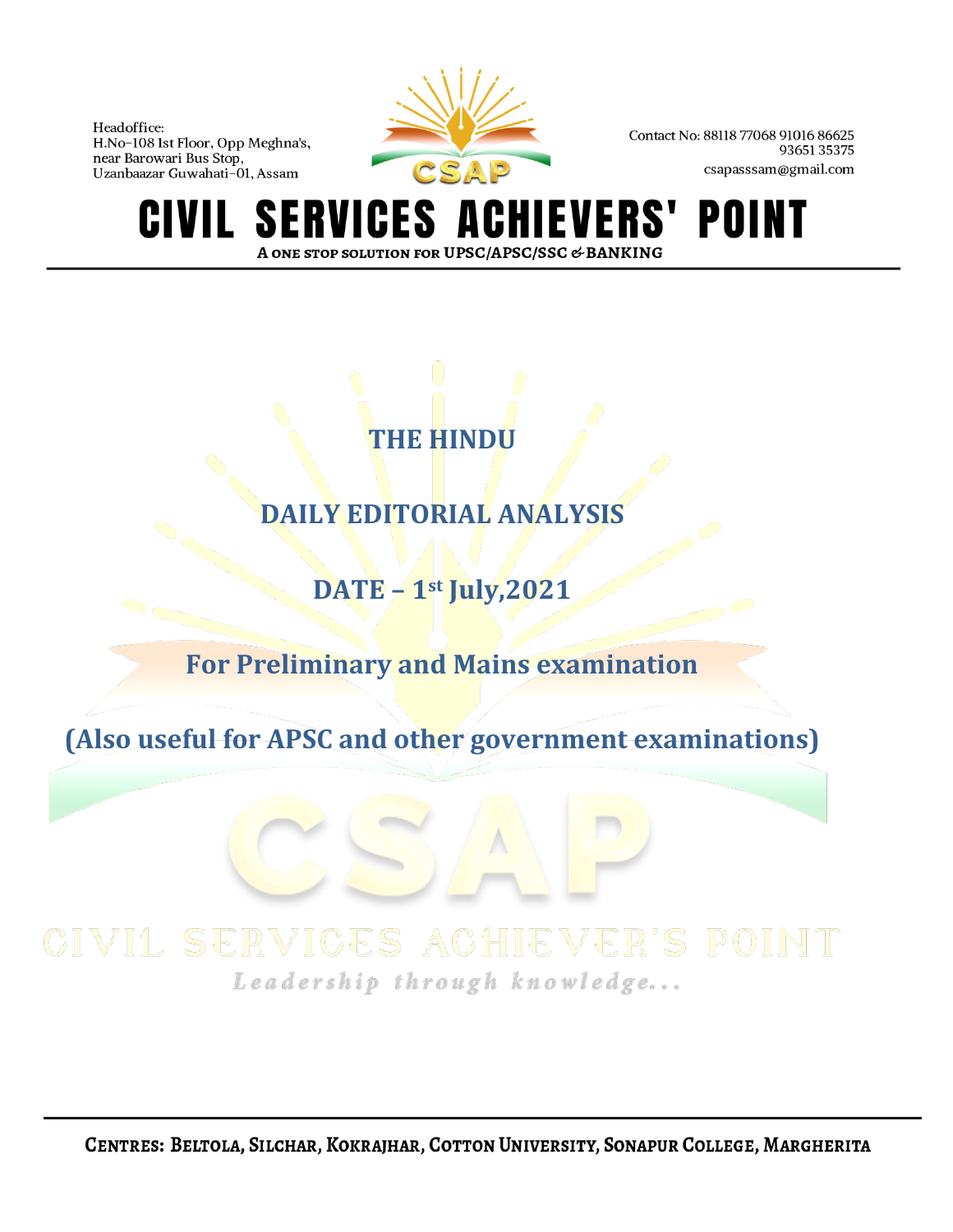

Contact No: 88118 77068 91016 86625 9365135375 csapasssam@gmail.com

#### **ERVICES A** HIEVERS' POINT A ONE STOP SOLUTION FOR UPSC/APSC/SSC & BANKING

## EDITORIALS

**An attempt to silence the film fraternity (GS 2 – Government policies and interventions)**

#### **Context**

- The draft Cinematograph (Amendment) Bill, 2021 for which the Ministry of Information and Broadcasting has asked for opinions before presenting it to Parliament.
- Cinema is an auteur's medium. But it is also the voice of the people and hence the voice of the institution of democracy. Now the Central government is keen to seize that voice of democracy by a single act of Parliament.
- The draft Cinematograph (Amendment) Bill proposes to add a proviso to sub-section (1) of Section 6 of the Cinematograph Act to grant revisionary powers to the Central government to direct re-examination of films that have already been certified for public exhibition.
- This is done predominantly with a view to empower the government to interfere and influence the independence of the Central Board of Film Certification (CBFC) in certifying films and, more dangerously, to reopen records of already certified films.
- It is pertinent that we understand the present scenario to clearly perceive the excess of the proposed amendment.
- While the current censorship rules are archaic and redundant and we have been crying ourselves hoarse to abolish the same, inviting artistes to be their own censors, the amendment to provide for revisionary powers to any government after certification is a step further back.
- This amendment comes close on the heels of the government's decision, in April 2021, to abolish the Film Certification Appellate Tribunal. Consequently, the only resort available now to any film-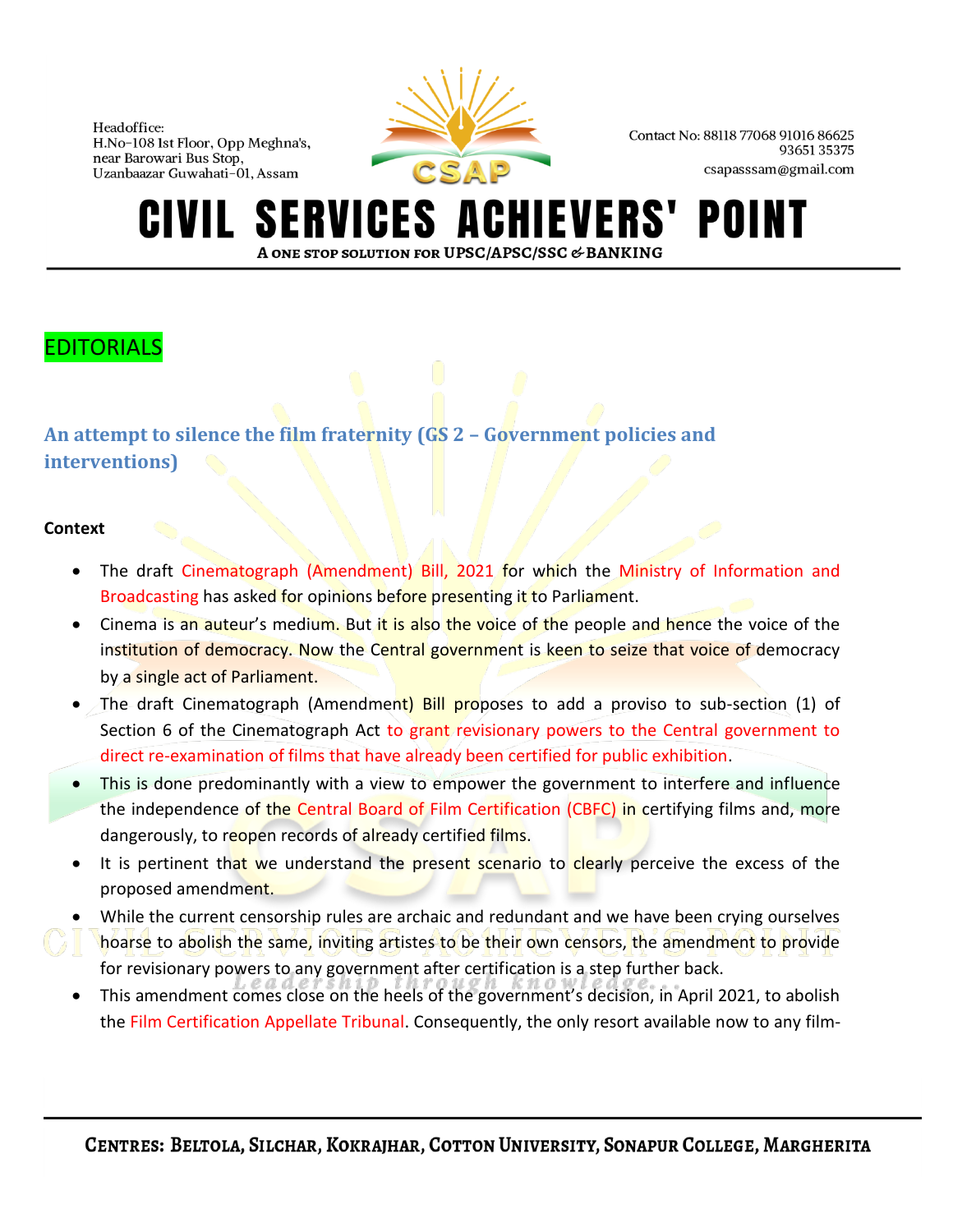

Contact No: 88118 77068 91016 86625 9365135375 csapasssam@gmail.com

#### ERVICES A **IEVERS'** POI A ONE STOP SOLUTION FOR UPSC/APSC/SSC & BANKING

maker who is aggrieved by a decision of the CBFC is to approach the relevant High Court which would be too expensive and time-consuming for most film-makers.

- Through this amendment, the Central government has sought to usurp powers that are held to be "unconstitutional" by the Supreme Court of India. Portions of Section  $6(1)$  of the principal Act were held to be unconstitutional by the Supreme Court in Union of India v. K. M. Shankarappa (2000).
- The Court held that "Section 6(1) is a travesty of the rule of law which is one of the basic structures of the Constitution".

#### **Revisionary powers**

- The impression that the Central government is trying to create now is that it is powerless to act against complaints received.
- It is that avenue which this amendment opens out to any government to use its revisionary powers, which it anyway has. The government is well empowered to act against complaints received, by submitting itself to judicial review against decisions of the CBFC granting certification, instead of trying to impose executive excess, which was the core principle laid down by the Supreme Court through its order.
- The Central government seems to have manipulated and manoeuvred this situation since the Tribunal has recently been struck down.
- The draft Bill will only restrict freedom of speech and put a gag on the film fraternity, preventing film-makers from making films on bad governance, social evils, and so on.
- Further, any executive authority may be emboldened to ban films based on frivolous petitions of groups with vested interests or fringe groups. In this age of the Internet, every person is more than a mere soapbox orator. The government is aiming to silence its people.
- All those who trust and are invested in liberty, equality and fraternity should voice their protest. If temporary myopia is the problem of certain sections of the media and other political parties.Leadership through knowledge...